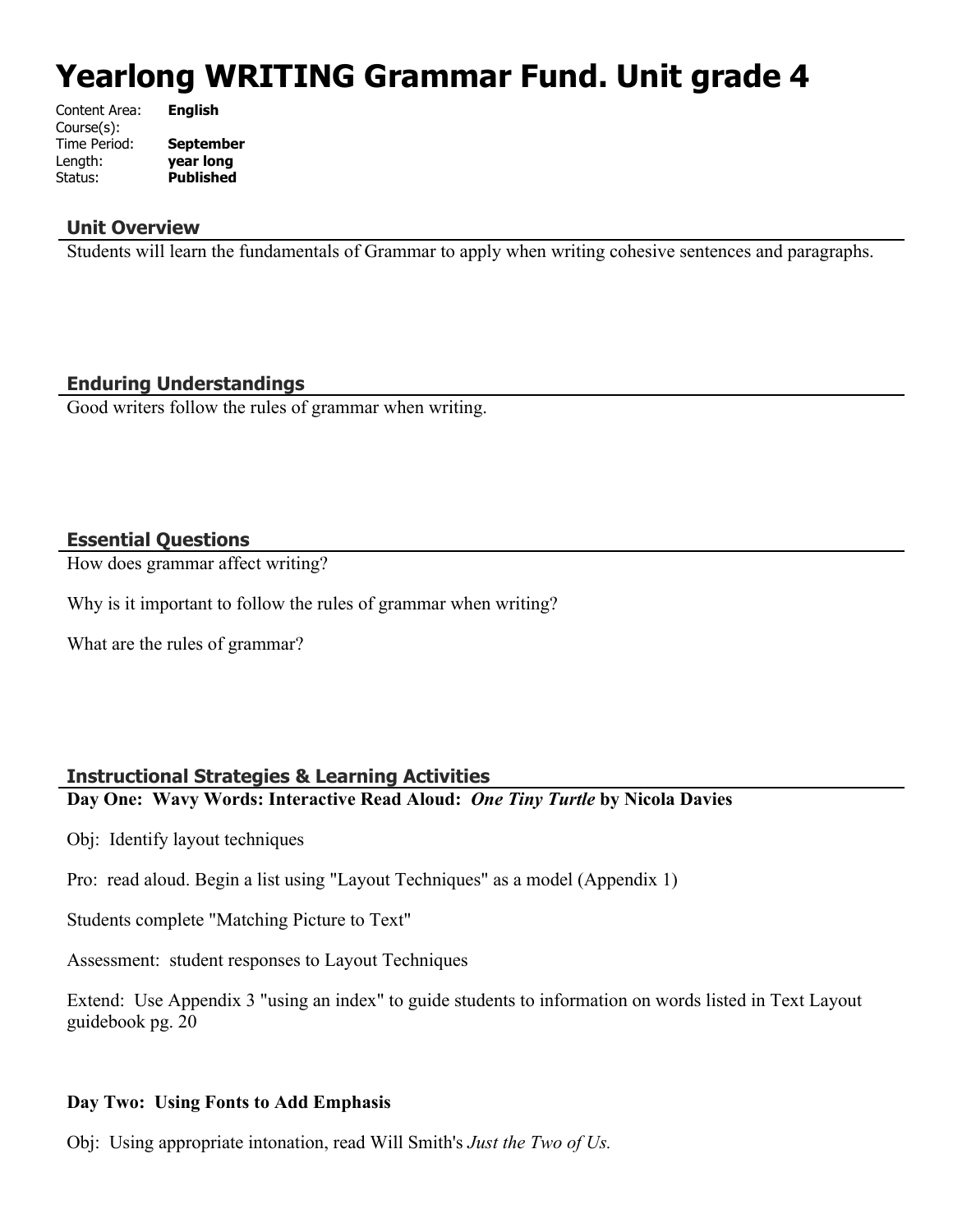Pro: ask students to listen to where they think Will used capital letters and larger *fonts*, *then* display the page. Distribute Appendix 1*. Reading With Will's Signals.*

Model reading, then read together with class.

Assessment: student completion of Appendix 2 "Creating Emphasis and Energy with Fonts". Completion of homework Appendix 3 "Being Squirrelly"

# **Day Three: Careful Capitalization**

Obj: Students will identify use of Capital letters in *The Journey of Oliver K.* Woodman*.*

Pro: While reading text point out uses of caps: cities, dates, etc.

Assess: Appendix 1 "When do we Use Capital Letters?" and completed Appendices 2-3 "Let's Practice With Capital Letters" and "Capitals Come Easily"

# **Day Four: Careful Capitalization Continued**

Obj: Students will identify capital letter usage.

Pro: Display letter dated May 10, 11. Draw attention to use of comma. Work as class to decide where to end sentences and begin next sentence with capital letters. Completed Appendix 1 CUT OUT THE "ands"/discuss

Assessment: Appendices 2+3 Write a letter to friend using proper punctutation/capitalization

# **Day 5: The Many Uses of the Comma**

Obj: Students will *identify* proper use of comma.

Pro: Read *Eats, Shoots & Leaves.* Reinforce that commas affect the sound of the text. Make a chart titled "Why Authors Use Commas".

Assess: Complete Appendix 3 "Commas in Lists"

## **Day 6: Commas and complex Sentences**

Obj: Students will identify use of comma to combine two short sentences into a compound or complex sentence.

Pro: Read *Mother to Tigers* and discuss uses of commas throughout text. Point out where commas are used to combine two short sentences.

Assess: completed Appendices 2+3.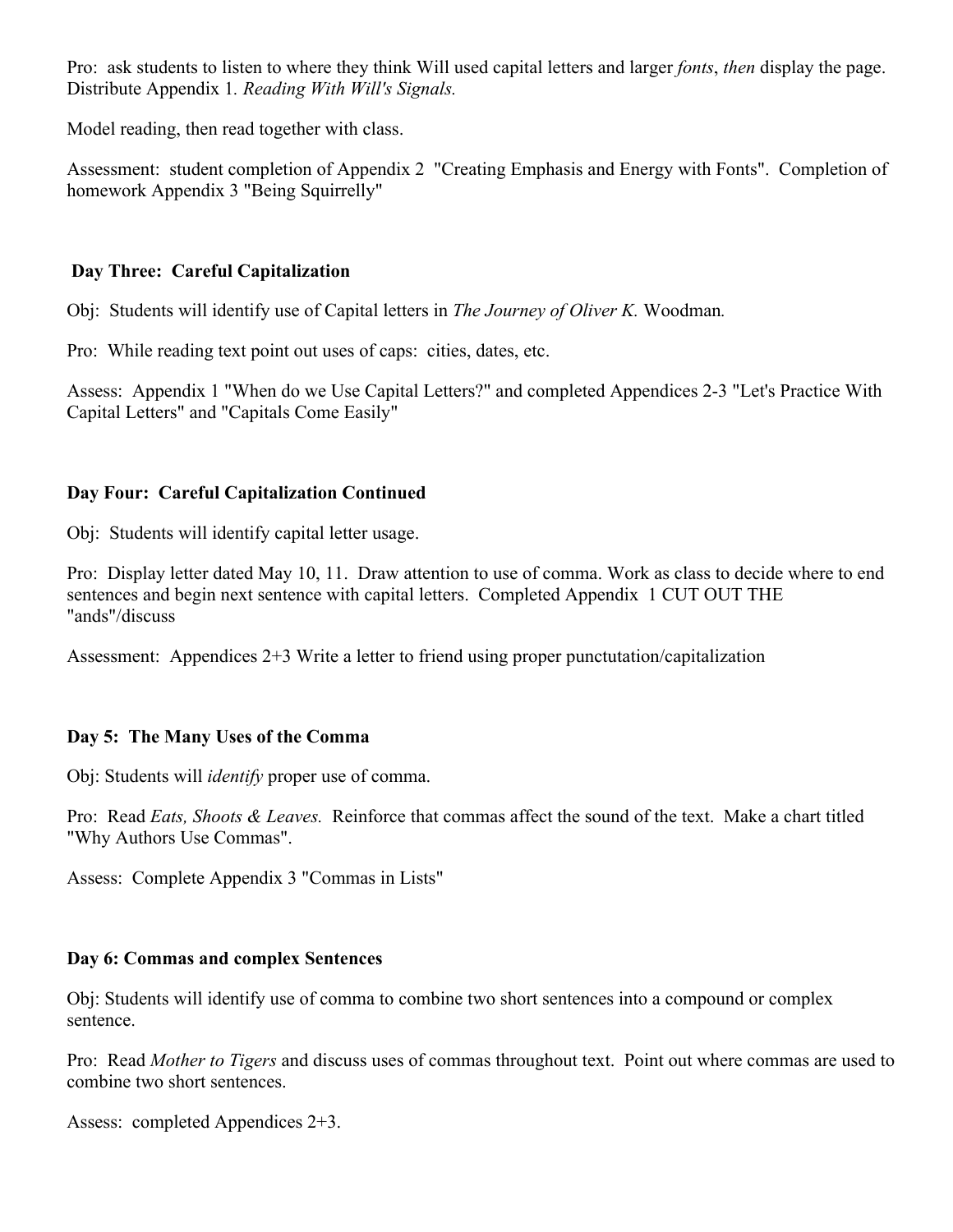## **Day 7: Using Commas in Dialogue**

Obj: Students will identify use of commas to follow dialogue.

Pro: Display Mother to Tigers, pausing and pointing out that the final quotation mark, followed by a comma, is called a "dialogue tag".

Assess: Complete Appendix 1 "commas in dialogue", appendix 2 "Which One is Right?", and appendix 3 "Let's Talk"

## **Day 8: Wait for It and Add drama, Too!**

Obj: Students will use ellipses to build anticipation and create drama.

Pro: Read *The Ghost-Eye Tree* , read pausing at the ellipses, ask students how this makes them feel. Emphasize this as another use for their toolbox. Complete reading as reader's theater.

Assess: complete appendix 2 "Adding Ellipses".

#### **Day 9: Pauses Can Change Meaning**

Obj: students will understand different uses of ellipses to alter flow and sound of a piece.

Pro: display page from *Ghost -Eye Tree* "As we neared the tree. . .", emphasize ellipses by pausing, asked students if they noticed the change in feelings or mood. Continue reading examples, pause, discuss.

Assess: Appendix pages 1 and 2 "Why Do Authors Use Ellpses?" and "Should I or Shouldn't I?"

#### **Day 10: Verbs Make a Difference**

Obj: Students will identify how verbs add energy, originality, and power to writing.

Pro: Read *Bedhead* two page spread showing the breakfast table (see guide). Discuss use of unique verbs used. Point out different verbs used by Margie.

Assess: Change boring verbs to vibrant ones, Appendix One "Choosing Just the Right Verb". Assign Appendix two "What Other Word Can I Use?" and group activity Appendix Three "Maple Syrup"

#### **Day 11: Adjective Patterns**

Obj: students will choose the right adjective for difference.

Pro: Find examples from *Bedhead* and list.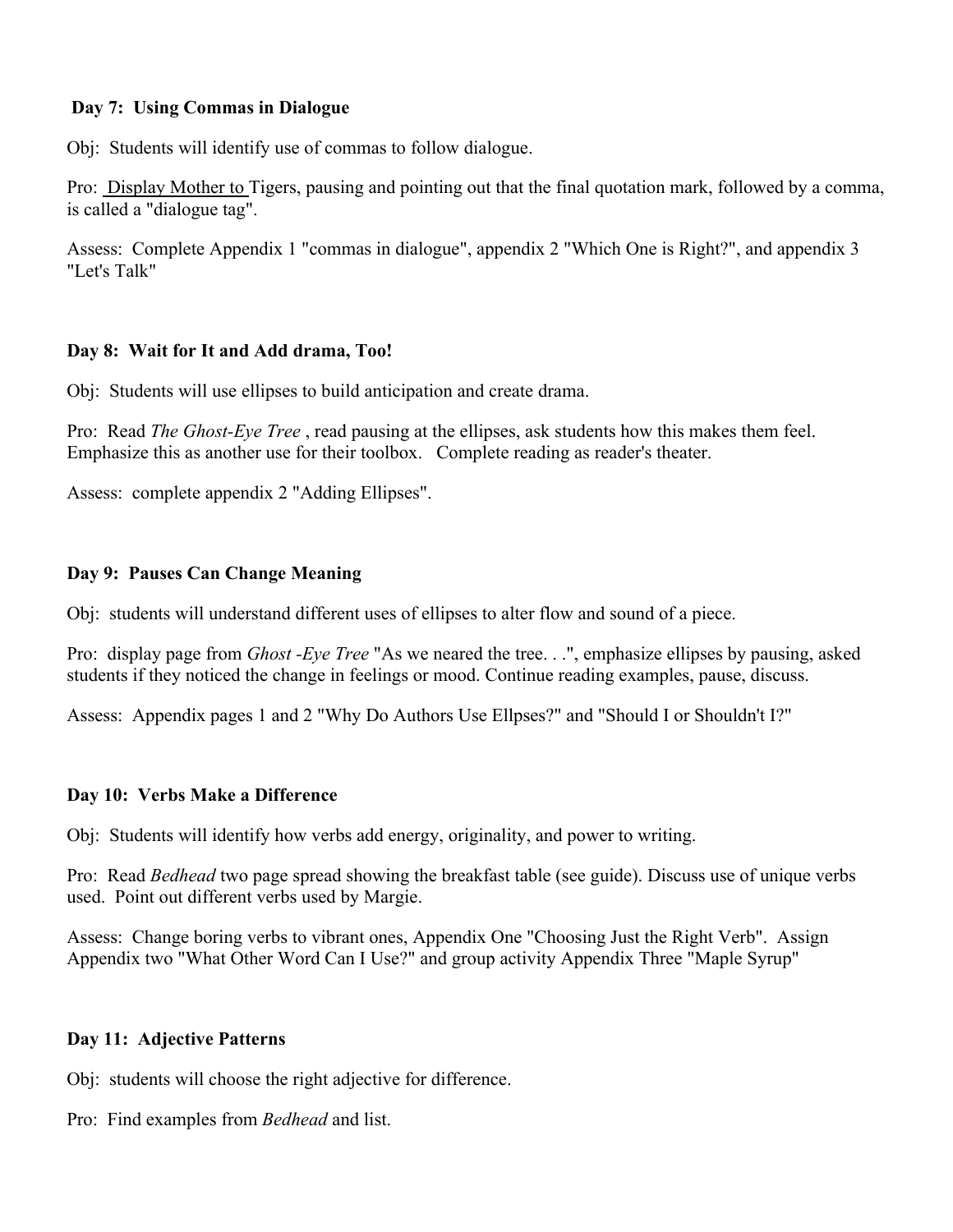Assess: Appendix Three "Ordering Adjectives"

### **Day 12: Recognizing Tenses and Building Stronger Writing with Verbs**

Obj: Students will examine use of tenses and interesting verbs.

Pro: work with students to identify past and present tenses using Appendix One,

"Past and Present Tense", discuss, read excerpts from *Bedhead*

Assess: Appendices 2+3, "Rewrite: 'I say we spray!'", "Let's Practice Present Tense"

#### **Day 13: Pronouns**

Obj: Students will identify different uses for pronouns.

Pro: Read aloud *I and You Don't Forget Who: What is a Pronoun*. Ask students what a pronoun is. Read definition from book. Read and discuss repetition of names and awkwardness. Begin work together on Appendix One "Pronouns We Remember".

Assess: partner share Appendix Two "Different Kinds of Pronouns" and Appendix three "Which Pronoun is Correct?"

#### **Day 14: The Possibility of Pronouns**

Obj: Students will recognize that pronouns are used in place of nouns in a sentence to avoid repetition.

Pro: Using Appendix One "Let's Decide" work through, with class, whether author used pronouns wisely for clarification.

Assess: Use Appendix Two "Write your Own" to clarify individual pronoun usage.

#### **Day 15: Regular vs. Irregular Verbs**

Obj: Students will recognize difference between regular verbs and irregular verbs.

Pro: Remind students verbs have different forms, past , present, future.

Point out mentor text author's use of "mousse" to "moussed", "goop" to "gooped", etc.

Complete Appendix One "Irregular Verbs", discuss.

Assess: Appendices 2, 3, 4: "Regular vs. Irregular Verbs", "Chart of Irregular Verbs" and "Verb Practice"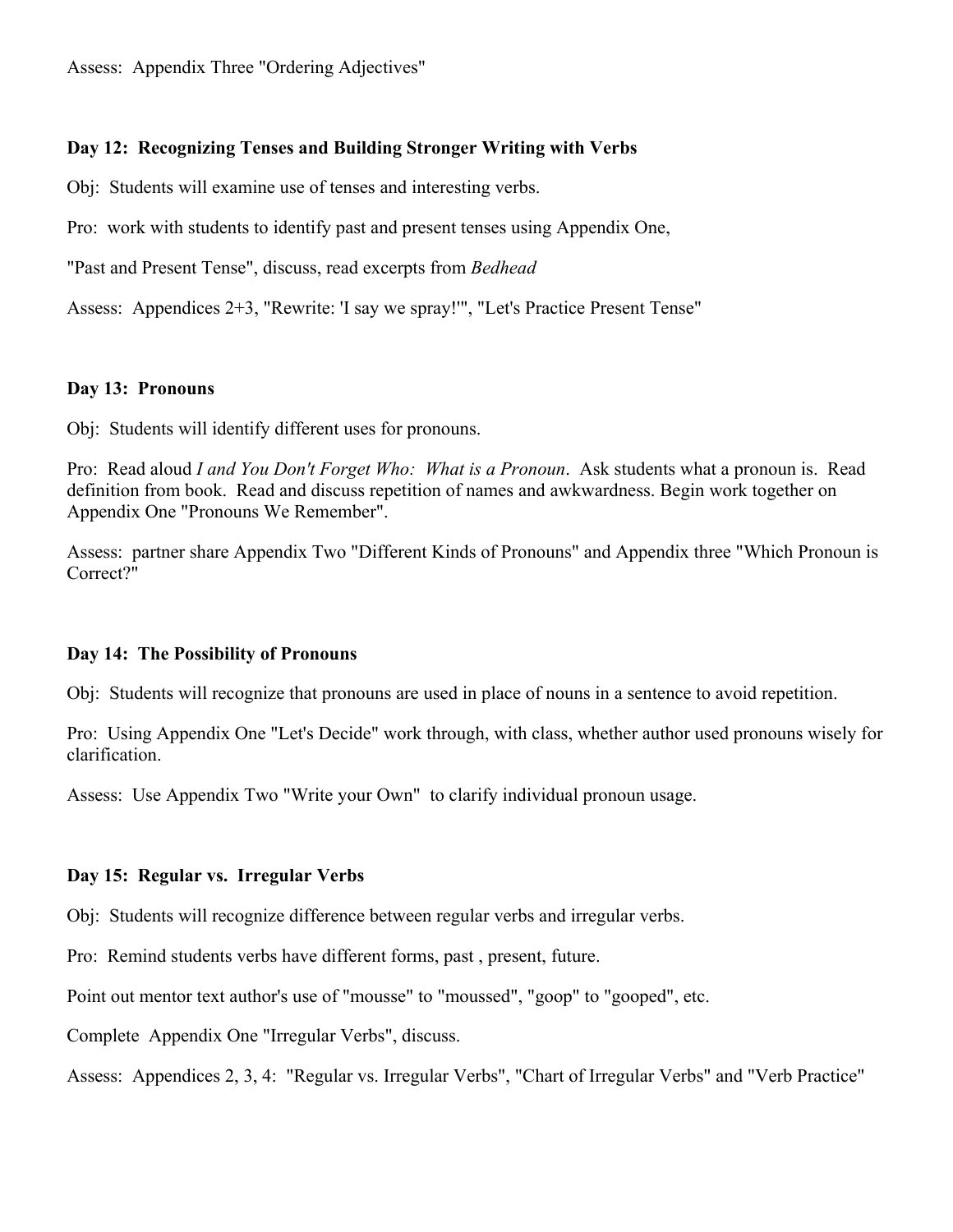## **Day 16: Adverbs**

Obj: Students will identify relative adverbs and the reasons they are used.

Pro: Display examples (p. 113) on Smartboard. Discuss examples and their use.

Distribute appendix one "What Is a Relative Adverb?" discuss.

Assess: Appendix 2 "Practice With Relative Adverbs"

#### **Day 17: How Sentences are Put Together**

Obj: Students will observe how sentences are built and how sentence lengths impact readers.

Pro: Read aloud *Hoops* and highlight the different lengths of sentences and how these lengths matvh the action of the game. Display Appendix 1 and change sentence lengths. Complete Appendix 2 for independent practice.

Assess: Appendix 1 "Notice the Difference" and Appendix 2 "Long Sentences, Short Sentences"

#### **Day 18: The Rhythm of Sentences**

Obj: Students will discover how writers create rhythmic and fluent sentences in order to present their ideas in a graceful and musical way.

Pro: Read aloud *Miss Rumphius* stopping to notice the choices that the author made related to creating rhythm in her writing-using long, flowing sentences. Begin a list of what you have learned about crafting sentences by using Appendix 1, then discuss Appendix 2 and 3 in pairs

Assess: Appendix 1 "Different Sentences, Different Effects" Appendix 2 "Breaking the Rules" Appendix 3 "Write like Barbara Cooney"

## **Day 19: Creating Rhythm and Cadence**

Obj: Students will recognize that good sentence fluency stands out when text is read aloud.

Proc: Read sentences from *One Tiny Turtle* and *The Ghost-Eye Tree* and point out the rhythm and fluency in the writing. Practice writing with rhythm, fluency, and repetition using Appendixes 3 and 4

Assess: Appendix 3 "Writing with Rhythm and Fluency" Appendix 4 "Try your Hand at Repetition"

#### **Day 20: Prepositional Phrases**

Obj: Students will learn that prepositional phrases function as adjectives or adverbs and answer questions related to how, when, or where.

Proc: Display Appendix 1 to show examples of prepositional phrases. Practice identifying prepositional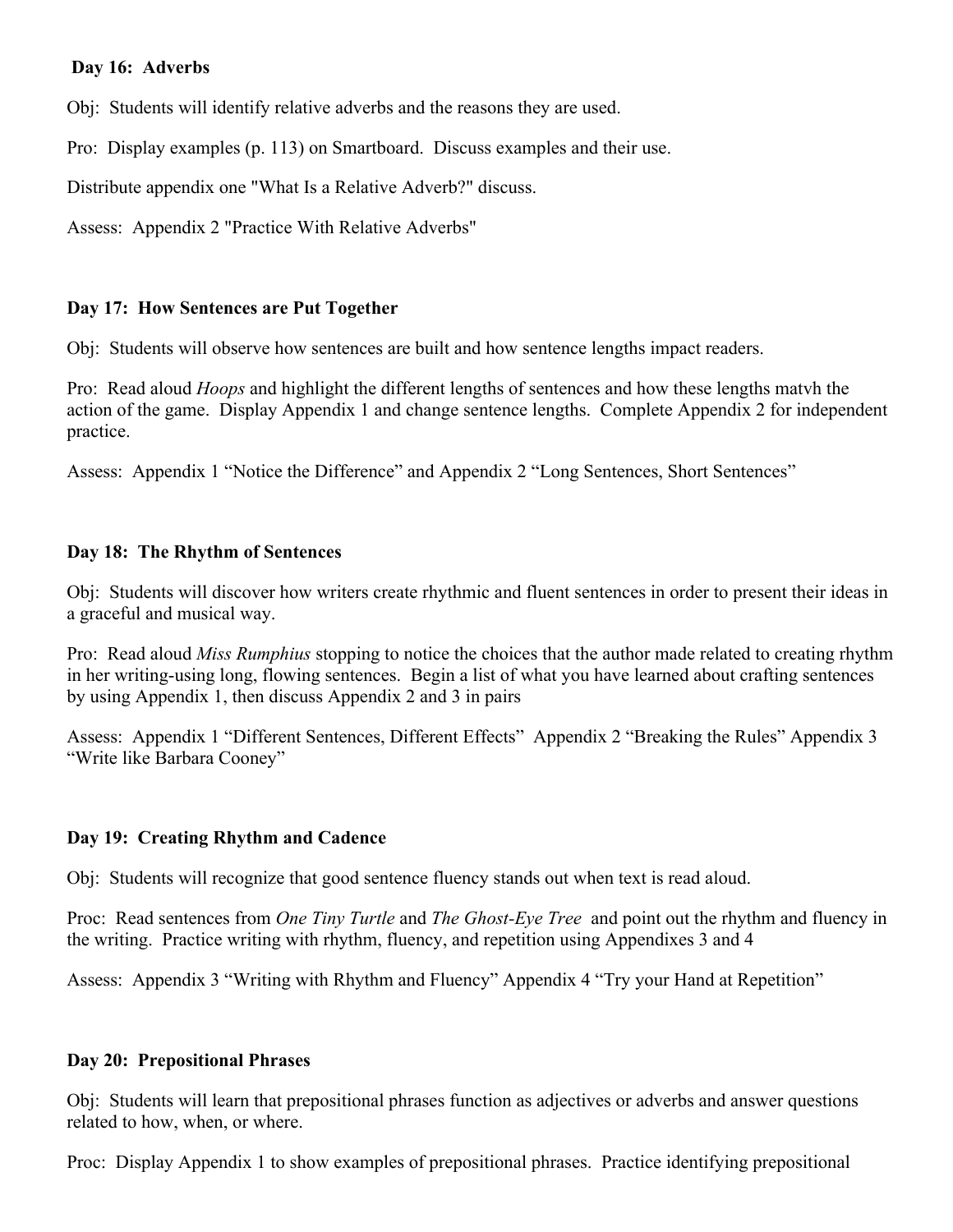phrases with a partner using Appendix 2. Complete Appendix 4 "Prepositional Phrase Practice"

Assess: Appendix 1 "the Prepositional Phrase" Appendix 2 "Let's Take a Look" Appendix 4 "Prepositional Phrase Practice"

## **Day 21: Well-Built, Complete Sentences Lead to Clearly Written Paragraphs**

Obj: Students will write paragraphs that include interesting beginnings, varied sentence length, creative word order, and transitions.

Pro: Display Appendix 1: Use the paragraph structure guide to examine some of the paragraphs from *Miss Rumphius. Complete* Appendix 3 " Building a Paragraph"

Assess: Appendix 1 "The Structure of a Paragraph" Appendix 3 " Building a Paragraph"

# **Day 22: Homophones**

Obj: Students will learn about homophones and recognize their multiple meanings and patterns through reading a short story.

Proc: Display and read Appendix 1 "Short Story" –identify the words that the author has spelled incorrectly and identify alternate spelling options. Hand out Appendix 3 "Homophones Word List"-students work together to write sentences using four different homophones

Assess: Appendix 1 "Short Story" Appendix 3 "Homophones Word List"

# **Culminating Activity**

Complete Student Reflection sheets

# **Integration of Career Readiness, Life Literacies and Key Skills**

| TECH.9.4.5.DC.4 | Model safe, legal, and ethical behavior when using online or offline technology (e.g.,<br>$8.1.5.NI.2$ ).                                                                |
|-----------------|--------------------------------------------------------------------------------------------------------------------------------------------------------------------------|
| TECH.9.4.5.CT.4 | Apply critical thinking and problem-solving strategies to different types of problems such<br>as personal, academic, community and global (e.g., 6.1.5. Civics CM.3).    |
| WRK.9.2.5.CAP.1 | Evaluate personal likes and dislikes and identify careers that might be suited to personal<br>likes.                                                                     |
| TECH.9.4.5.Cl.3 | Participate in a brainstorming session with individuals with diverse perspectives to expand<br>one's thinking about a topic of curiosity (e.g., 8.2.5.ED.2, 1.5.5.CR1a). |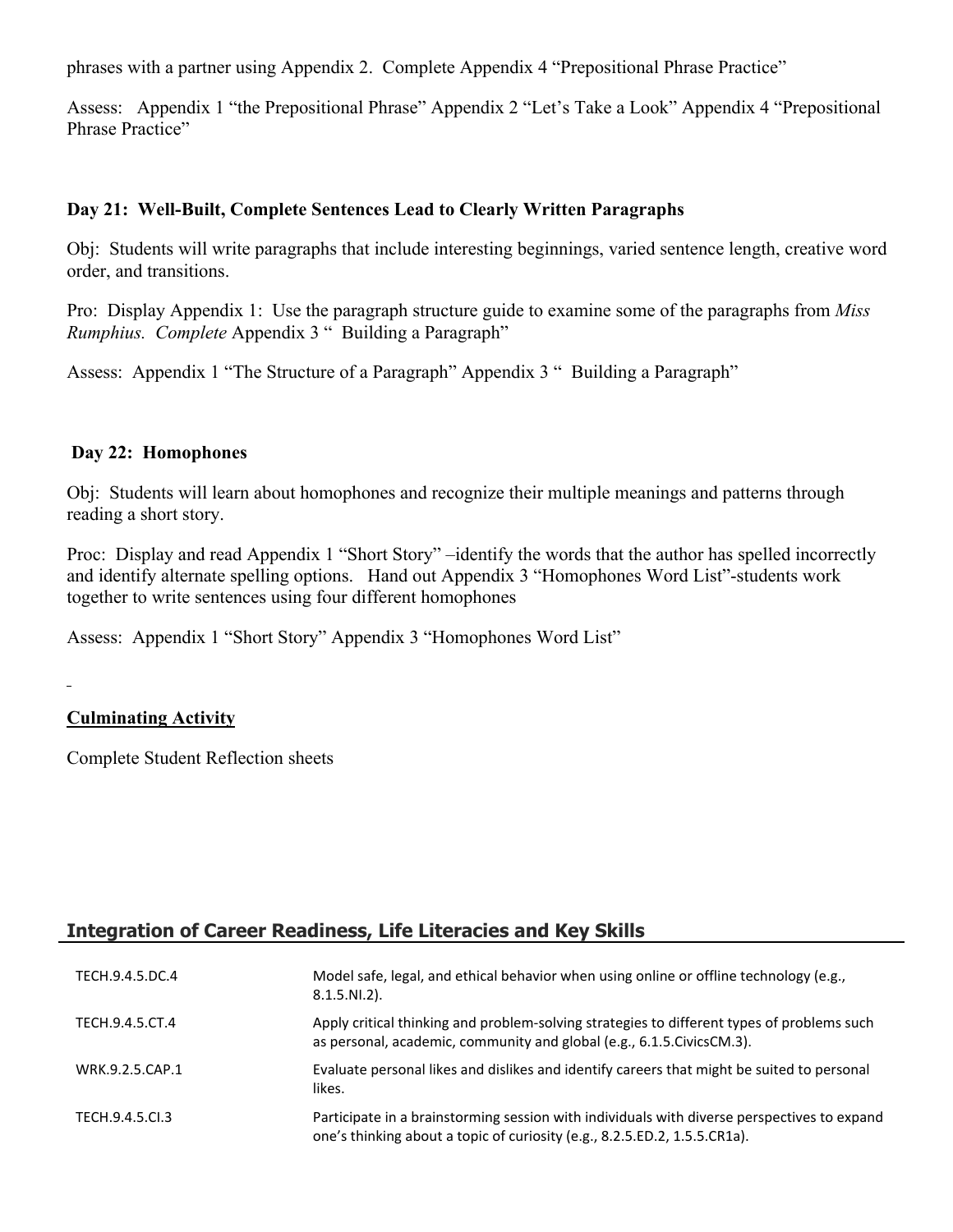| WRK.9.2.5.CAP.2 | Identify how you might like to earn an income.                                                                                                                                                    |
|-----------------|---------------------------------------------------------------------------------------------------------------------------------------------------------------------------------------------------|
| WRK.9.2.5.CAP.3 | Identify qualifications needed to pursue traditional and non-traditional careers and<br>occupations.                                                                                              |
| WRK.9.2.5.CAP.4 | Explain the reasons why some jobs and careers require specific training, skills, and<br>certification (e.g., life guards, child care, medicine, education) and examples of these<br>requirements. |

# **Technology and Design Integration**

-SMARTtboard technology

- Google Applications (Docs, Presentation, Classroom)

| CS.3-5.8.1.5.CS.2        | Model how computer software and hardware work together as a system to accomplish<br>tasks.                                                      |
|--------------------------|-------------------------------------------------------------------------------------------------------------------------------------------------|
|                          | Shared features allow for common troubleshooting strategies that can be effective for<br>many systems.                                          |
| $CS.3 - 5.8.1.5$ . IC. 2 | Identify possible ways to improve the accessibility and usability of computing technologies<br>to address the diverse needs and wants of users. |
| CS.3-5.8.1.5.CS.3        | Identify potential solutions for simple hardware and software problems using common<br>troubleshooting strategies.                              |

# **Interdisciplinary Connections**

Grammar impacts all disciplines.

## **Differentiation**

- Understand that gifted students, just like all students, come to school to learn and be challenged.
- Pre-assess your students. Find out their areas of strength as well as those areas you may need to address before students move on.
- Consider grouping gifted students together for at least part of the school day.
- Plan for differentiation. Consider pre-assessments, extension activities, and compacting the curriculum.
- Use phrases like "You've shown you don't need more practice" or "You need more practice" instead of words like "qualify" or "eligible" when referring to extension work.
- Encourage high-ability students to take on challenges. Because they're often used to getting good grades, gifted students may be risk averse.

## **Definitions of Differentiation Components**:

- o Content the specific information that is to be taught in the lesson/unit/course of instruction.
- o Process how the student will acquire the content information.
- o Product how the student will demonstrate understanding of the content.
- o Learning Environment the environment where learning is taking place including physical location and/or student grouping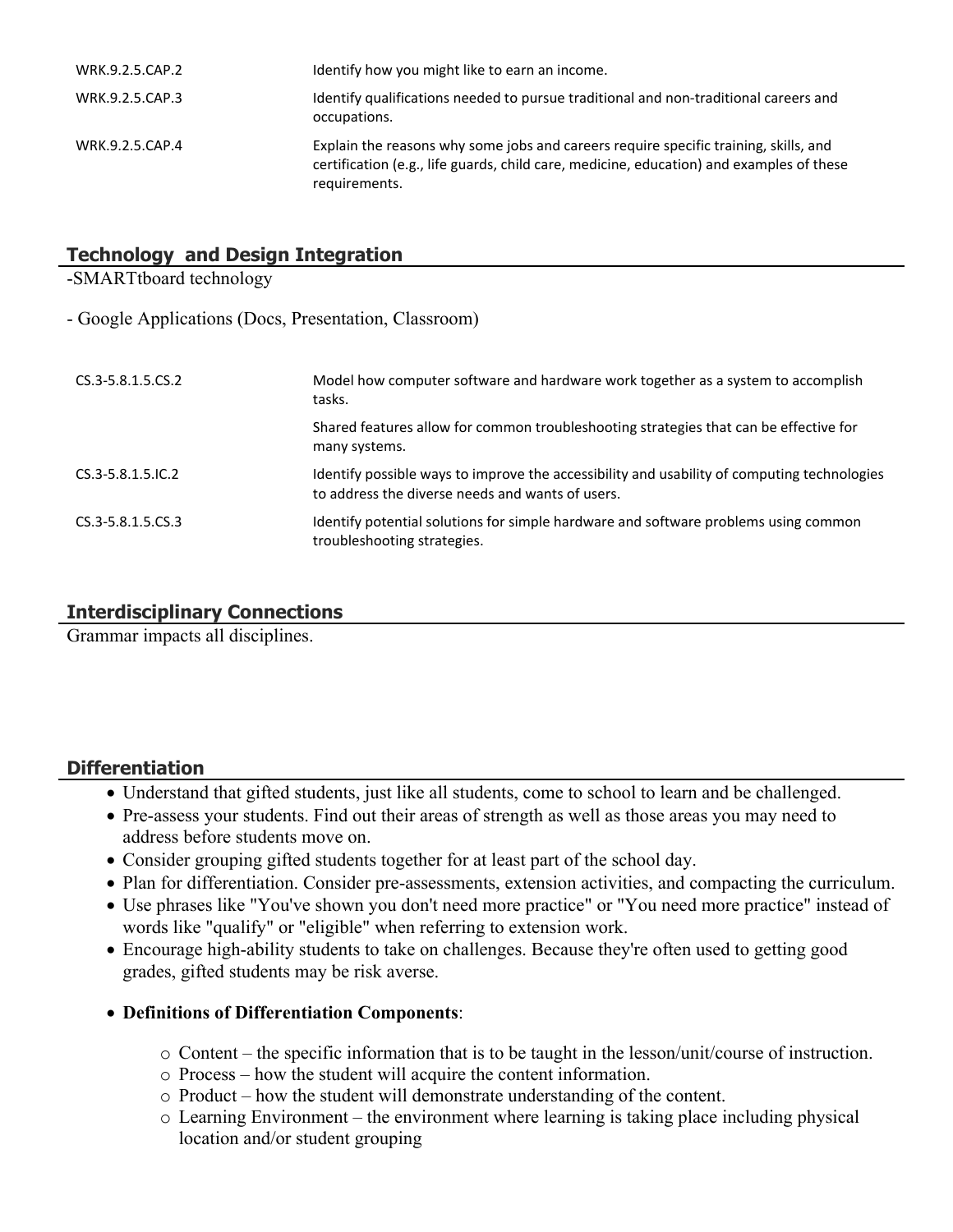## **Differentiation occurring in this unit:**

Support struggling students with additional conferencing

Offer study guides

Structure task to student needs

# **Modifications & Accommodations**

Refer to QSAC EXCEL SMALL SPED ACCOMMOCATIONS spreadsheet in this discipline.

#### **Modifications and Accommodations used in this unit:**

IEP accommodations

Additional time

## **Benchmark Assessments**

**Benchmark Assessments** are given periodically (e.g., at the end of every quarter or as frequently as once per month) throughout a school year to establish baseline achievement data and measure progress toward a standard or set of academic standards and goals.

### **Schoolwide Benchmark assessments:**

Aimsweb benchmarks 3X a year

Linkit Benchmarks 3X a year

DRA

# **Additional Benchmarks used in this unit:**

AIMS Web testing and writing samples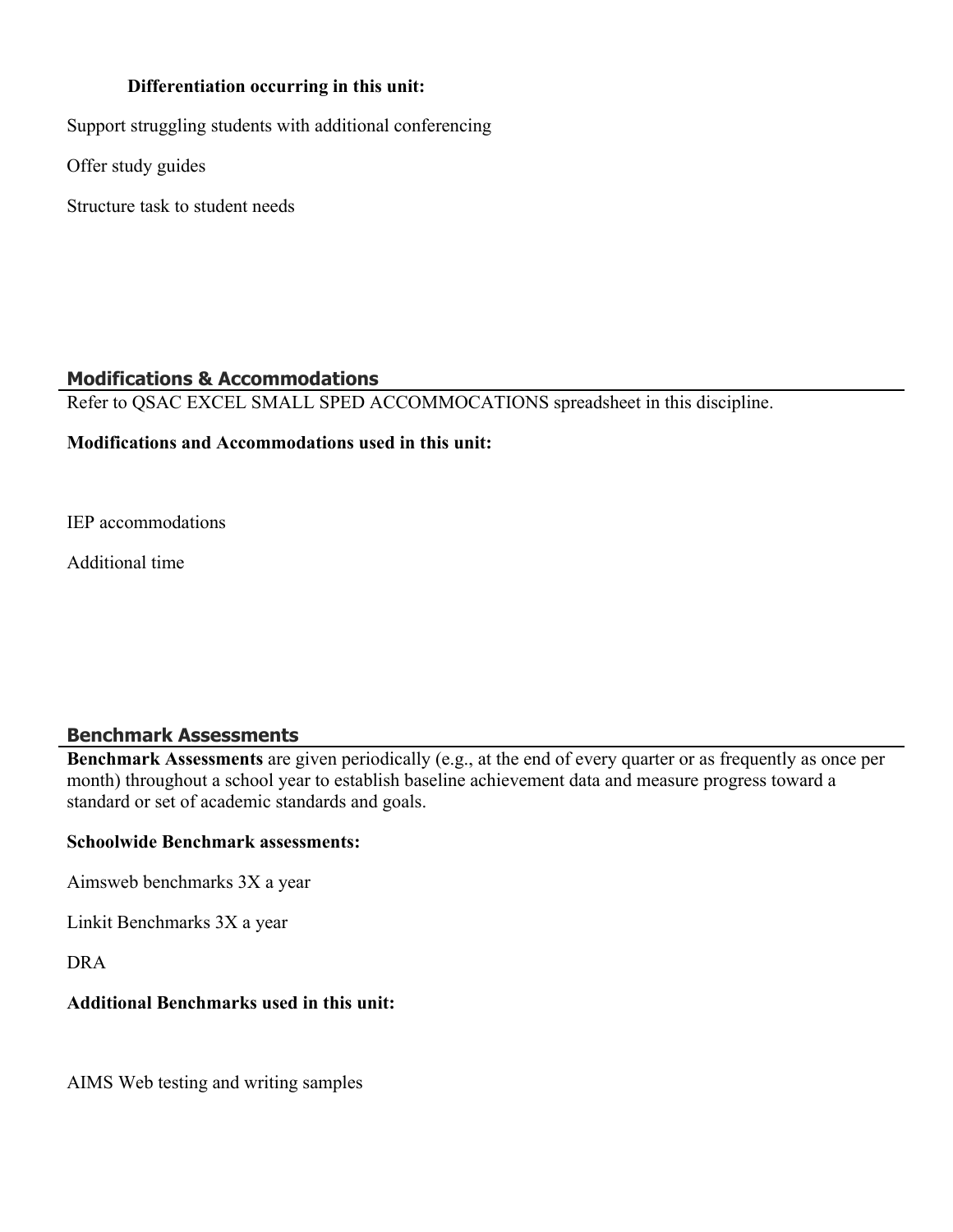# **Formative Assessments**

Assessment allows both instructor and student to monitor progress towards achieving learning objectives, and can be approached in a variety of ways. **Formative assessment** refers to tools that identify misconceptions, struggles, and learning gaps along the way and assess how to close those gaps. It includes effective tools for helping to shape learning, and can even bolster students' abilities to take ownership of their learning when they understand that the goal is to improve learning, not apply final marks (Trumbull and Lash, 2013). It can include students assessing themselves, peers, or even the instructor, through writing, quizzes, conversation, and more. In short, formative assessment occurs throughout a class or course, and seeks to improve student achievement of learning objectives through approaches that can support specific student needs (Theal and Franklin, 2010, p. 151).

#### **Formative Assessments used in this unit:**

work sheets

rough drafts

discussions

# **Summative Assessments**

**Summative assessments** evaluate student learning, knowledge, proficiency, or success at the conclusion of an instructional period, like a unit, course, or program. Summative assessments are almost always formally graded and often heavily weighted (though they do not need to be). Summative assessment can be used to great effect in conjunction and alignment with formative assessment, and instructors can consider a variety of ways to combine these approaches.

#### **Summative assessments for this unit:**

Student reflection sheets

# **Instructional Materials**

Schoolwide Grammar unit and associated books